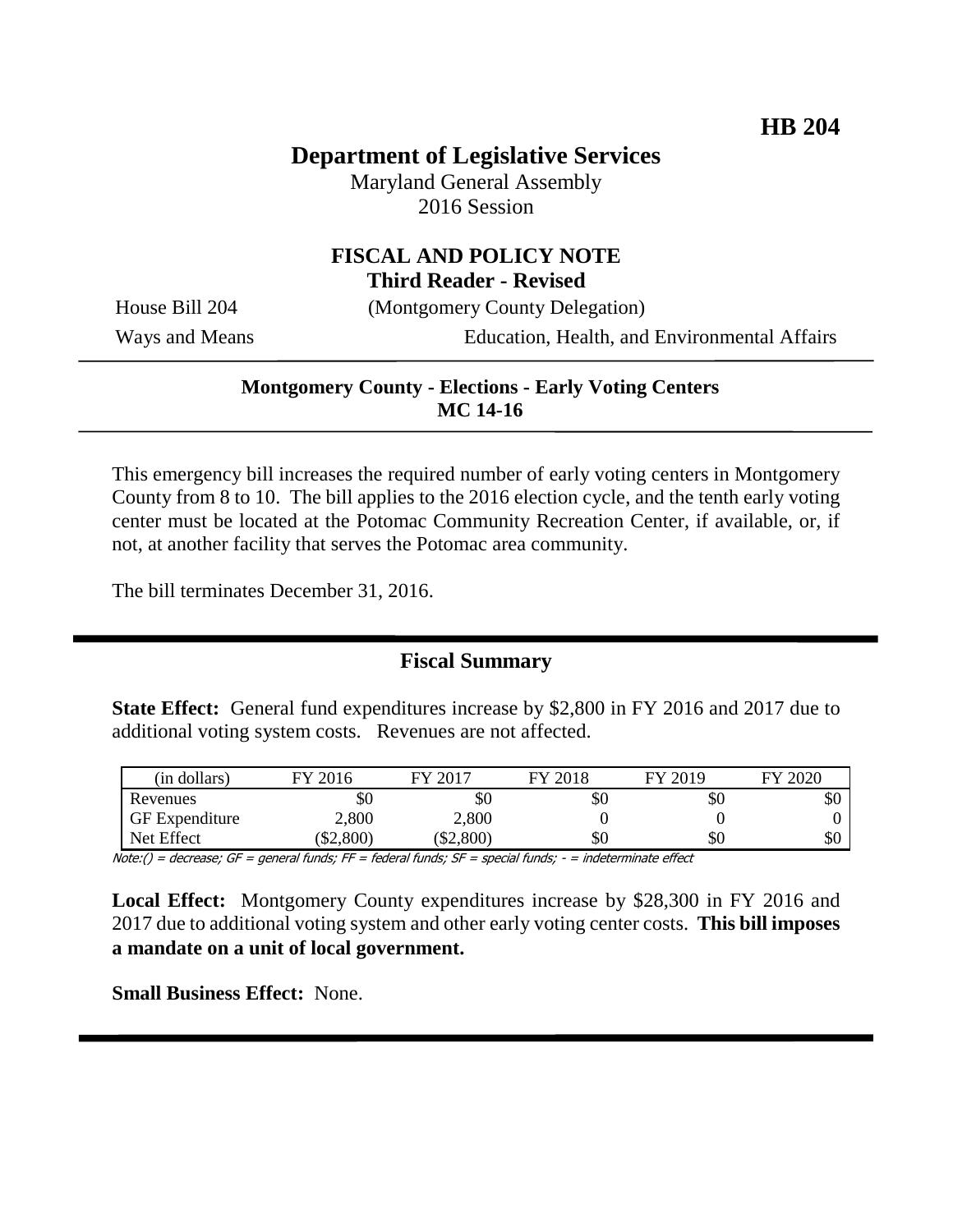# **Analysis**

**Current Law/Background:** The number of required early voting centers in a county is based on the number of registered voters in the county, as shown in **Exhibit 1**. Montgomery County, which had 631,981 active registered voters as of December 2015, is required to have eight early voting centers. In addition to the required early voting centers, each county may establish one additional center if the State Board of Elections, in collaboration with the local board of elections, and the governing body of the county agree to establish an additional early voting center. For the 2014 elections, that provision was used in Montgomery County, so that the county had nine early voting centers. For further background information on early voting see the attached **Appendix – Early and Absentee Voting**.

| <b>Exhibit 1</b><br><b>Current Law – Required Early Voting Centers</b> |                              |  |  |  |
|------------------------------------------------------------------------|------------------------------|--|--|--|
| <b>Registered Voters in a County</b>                                   | <b>Early Voting Centers*</b> |  |  |  |
| < 125,000                                                              |                              |  |  |  |
| 125,000-300,000                                                        | 3                            |  |  |  |
| 300,000-450,000                                                        | 5                            |  |  |  |
| >450,000                                                               | 8                            |  |  |  |

\*In addition to these required centers, each county *may* establish one additional early voting center if the State Board of Elections, in collaboration with the local board of elections, and the governing body of the county agree to establish an additional center.

**State Expenditures:** General fund expenditures increase by \$2,761 in fiscal 2016. This accounts for the State's share of voting system costs associated with one additional early voting center in Montgomery County. Chapter 564 of 2001 requires that the State and counties share costs of the State's voting system.

While the bill increases the number of required early voting centers in the county by 2, from 8 to 10, the county established 9 centers for the 2014 elections under the existing authorization under the law, which allows for an additional center in a county beyond the required number of centers. Those same nine centers have been approved by the Montgomery County and State Boards of Elections for the 2016 elections. Therefore, it is assumed this bill requires the county to establish just one additional center that it otherwise would not have established.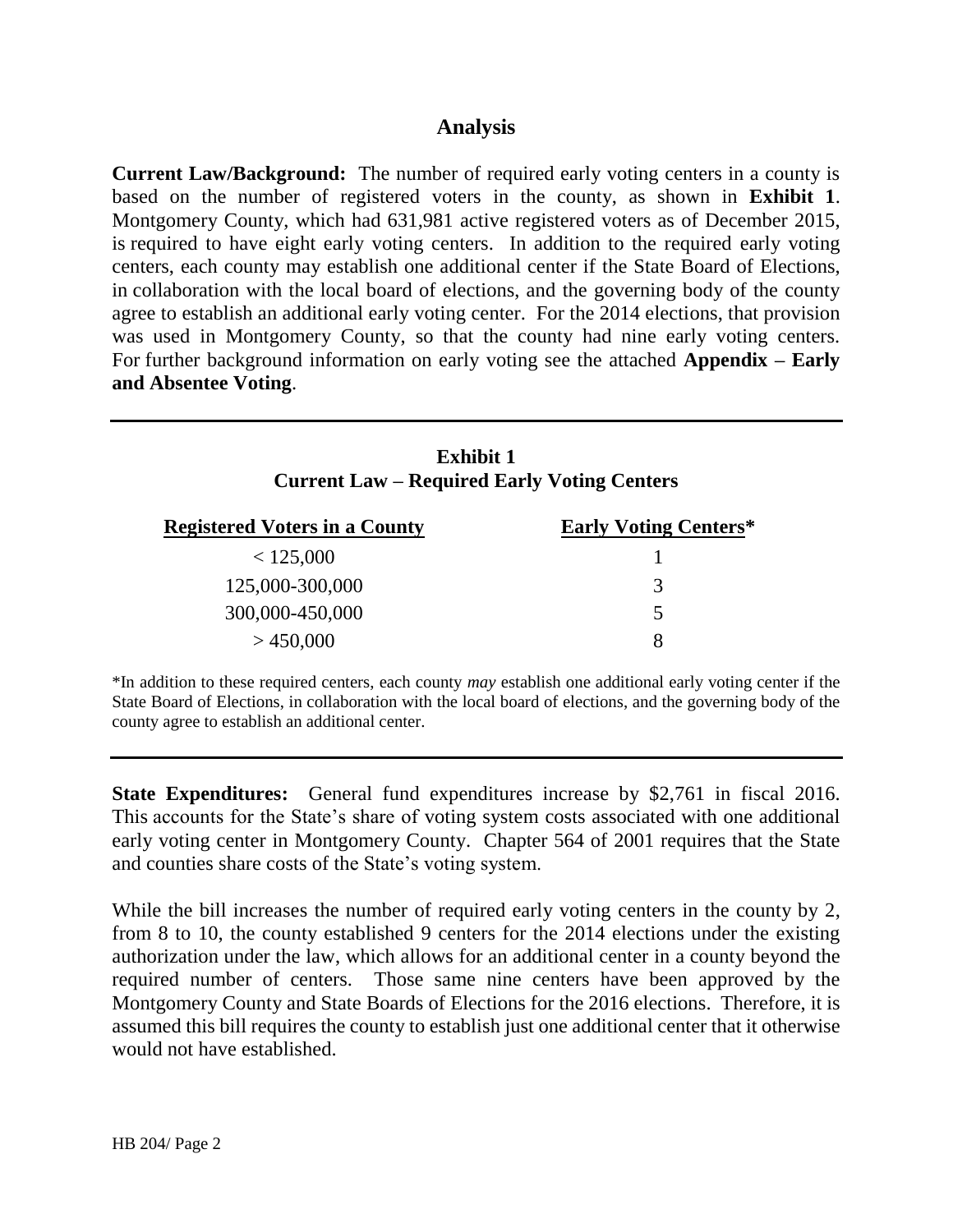The costs include:

- voting equipment  $(\$1,261)$ ;
- $\bullet$  ballots (\$1,050); and
- voting equipment transportation (\$450).

In fiscal 2017, expenditures similarly increase to implement a tenth early voting center in Montgomery County for the 2016 general election. The voting equipment costs are ongoing lease costs.

**Local Expenditures:** Montgomery County expenditures increase by \$28,322 in fiscal 2016. This accounts for Montgomery County's share of voting system costs associated with one additional early voting center in the county as well as additional costs to operate the center, primarily compensation of election judges.

The costs include:

- voting equipment  $(\$1,261)$ ;
- $\bullet$  ballots  $(\$1,050)$ ;
- voting equipment transportation (\$450);
- election judges  $(\$23,390)$ ; and
- $\bullet$  other costs (\$2,171).

In fiscal 2017, expenditures similarly increase to operate a tenth early voting center for the 2016 general election.

# **Additional Information**

### **Prior Introductions:** None.

**Cross File:** None.

**Information Source(s):** State Board of Elections, Montgomery County, National Conference of State Legislatures, Department of Legislative Services

| <b>Fiscal Note History:</b> | First Reader - January 25, 2016                             |
|-----------------------------|-------------------------------------------------------------|
| md/hlb                      | Revised - House Third Reader/Updated Information - February |
|                             | 17, 2016                                                    |

Analysis by: Scott D. Kennedy Direct Inquiries to:

(410) 946-5510 (301) 970-5510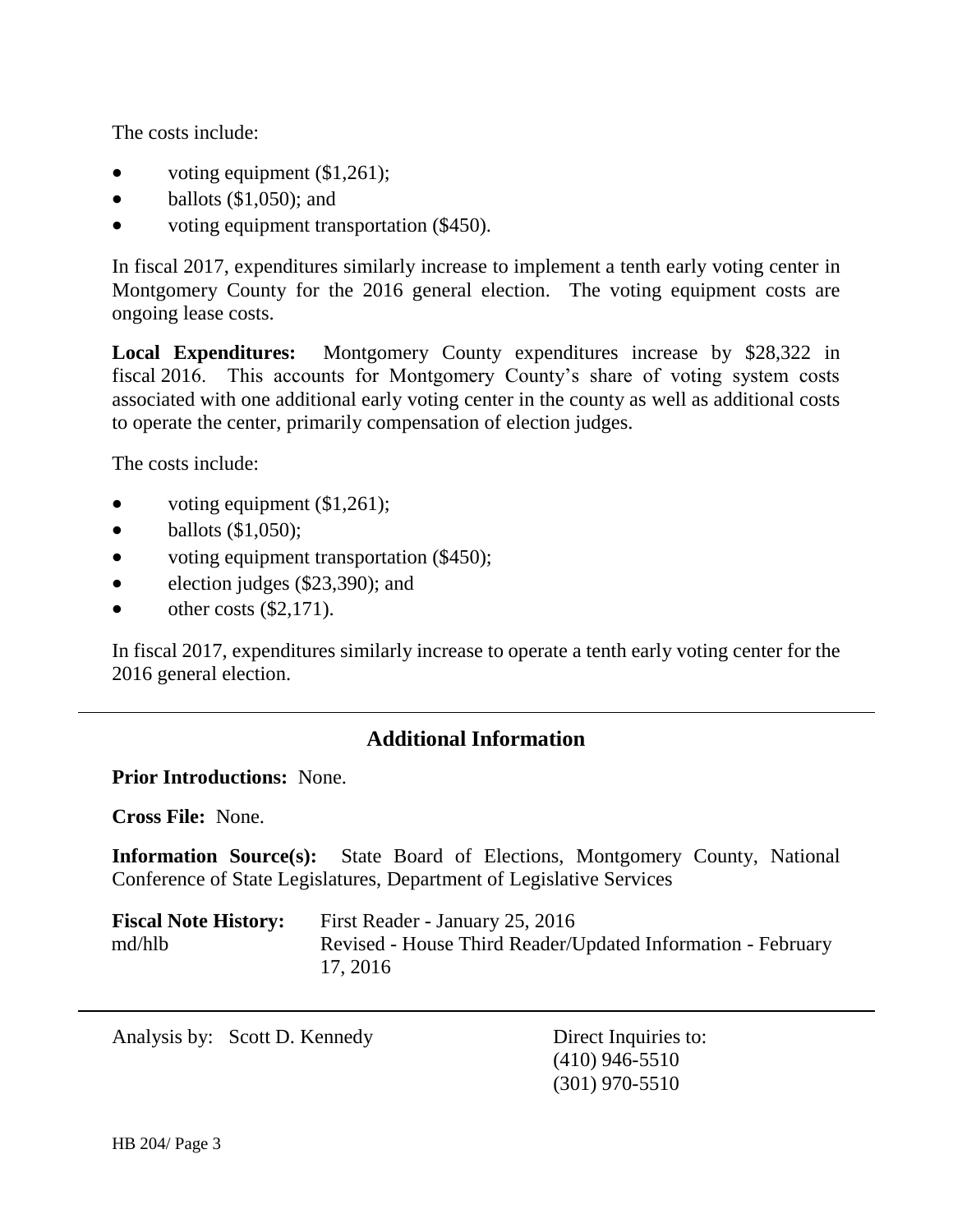# *In Maryland*

Maryland voters have the option of voting at an early voting center prior to election day or by absentee ballot, as alternatives to voting at a polling place on election day. In-person early voting at early voting centers was first implemented in 2010 and "no excuse" absentee voting (not requiring a reason that a voter cannot vote in person) was first allowed in 2006.

**Exhibit 1** shows that, as a percentage of overall turnout in the 2010 through 2014 elections, use of early voting has been generally increasing, from just under 10% in the 2010 primary election to over 15% in recent elections, and use of absentee voting has been relatively consistent, between 3% and 6%.



There were additional early voting centers and a longer early voting period for the 2014 elections pursuant to Chapters 157 and 158 of 2013. **Exhibit 2** and **Exhibit 3** show the changes made by Chapters 157 and 158. The number of early voting centers in each county, for the 2016 elections, is shown in **Exhibit 4**. A voter may vote at any early voting

# HB 204/ Page 4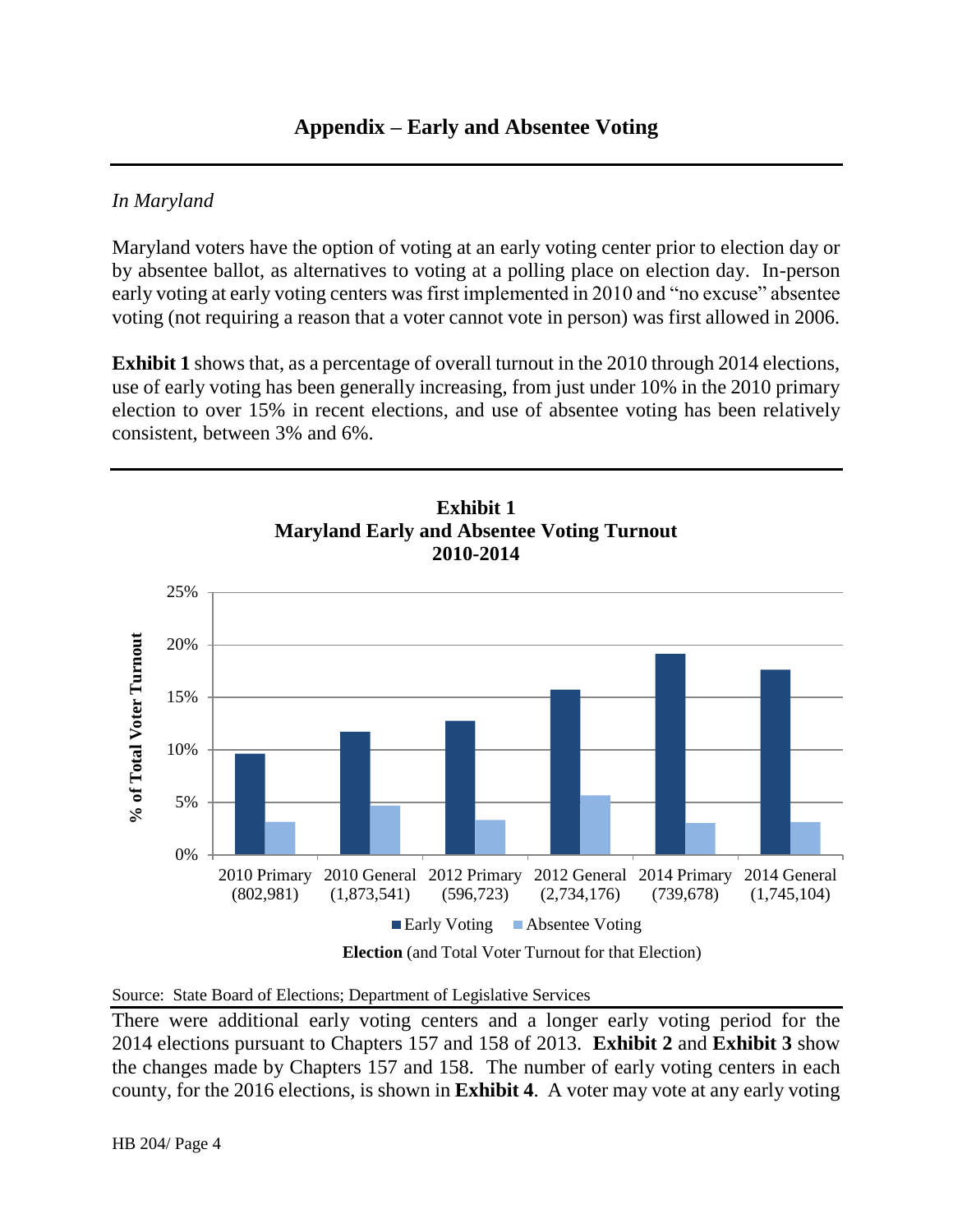center in the voter's county of residence. In addition, pursuant to Chapters 157 and 158, an individual will be able to both register to vote (or change his/her voter registration address) and vote at an early voting center in 2016.

Chapters 157 and 158 also expanded and clarified the methods by which a voter may request and receive an absentee ballot. An absentee ballot must be requested in writing (there are State and federal forms that can be used) or, pursuant to Chapters 157 and 158, a request can be submitted online through the State Board of Elections website. The available methods for a voter to receive an absentee ballot are (1) by mail; (2) by facsimile transmission; (3) through the Internet; or (4) by hand during an in-person transaction. To return an absentee ballot, a voter may either mail in the completed ballot, postmarked on or before election day, or deliver it to the local board of elections in person by the close of polls on election day.

### *In Other States*

Research by the National Conference of State Legislatures (NCSL) indicates that 37 states and the District of Columbia offer some form of in-person early voting, and 27 states and the District of Columbia permit no excuse absentee voting. Colorado, Oregon, and Washington conduct all elections by mail.

The timing and length of early voting periods varies among the early voting states. According to NCSL, the average starting time for early voting is 22 days before an election. NCSL indicates that the average length of early voting periods across the states is 19 days and early voting typically ends just a few days before election day.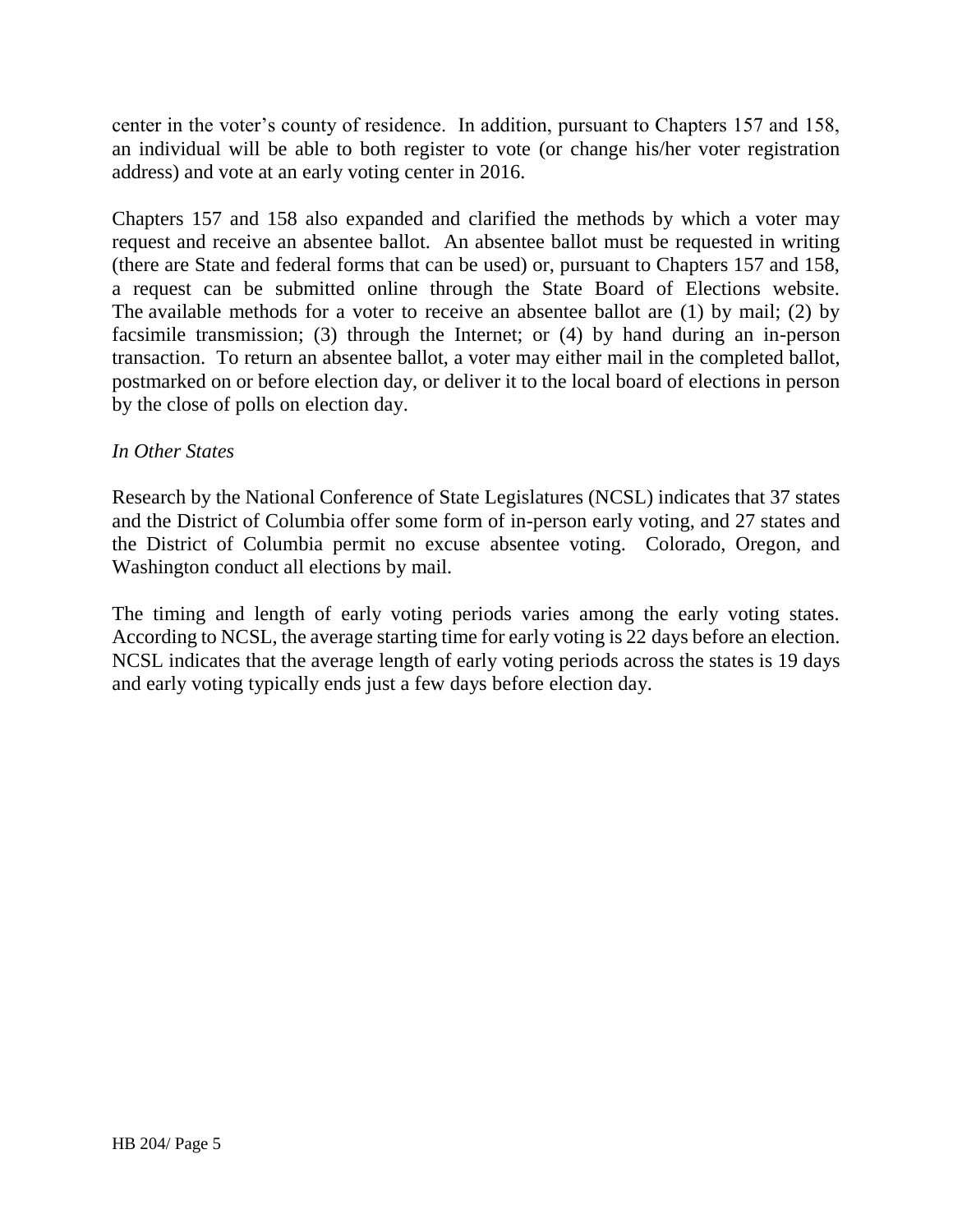# **Exhibit 2 Early Voting Centers**

| <b>Prior to Chs. 157/158</b>            |                                       | <b>Under Chs. 157/158</b>               |                                 |  |
|-----------------------------------------|---------------------------------------|-----------------------------------------|---------------------------------|--|
| <b>Registered Voters</b><br>in a County | <b>Early Voting</b><br><b>Centers</b> | <b>Registered Voters</b><br>in a County | <b>Early Voting</b><br>Centers* |  |
| < 150,000                               |                                       | < 125,000                               |                                 |  |
| 150,000-300,000                         | 3                                     | 125,000-300,000                         | 3                               |  |
| > 300,000                               | 5                                     | 300,000-450,000                         | 5                               |  |
|                                         |                                       | >450,000                                | 8                               |  |

\*In addition to these required centers, each county may establish one additional early voting center if the State Board of Elections, in collaboration with the local board of elections, and the governing body of the county agree to establish an additional center.

### **Exhibit 3 Early Voting Days and Hours**

### **Prior to Chs. 157/158 Under Chs. 157/158**

### *Days (6) Days (6) Days (8)*

Second Friday before the election through Thursday before the election, excluding

Sunday

10 a.m.-8 p.m. (each day) 10 a.m.-8 p.m. (Saturday;

Second Saturday before the election through Thursday before the election

### *Hours Hours Hours*

Monday-Thursday) 12 noon-6 p.m. (Sunday)

# **2010 Elections 2012 Elections 2014 and Future Elections**

Second Thursday before the election through Thursday before the election

Presidential general election: 8 a.m.-8 p.m. (each day)

All other elections: 10 a.m.-8 p.m. (each day)